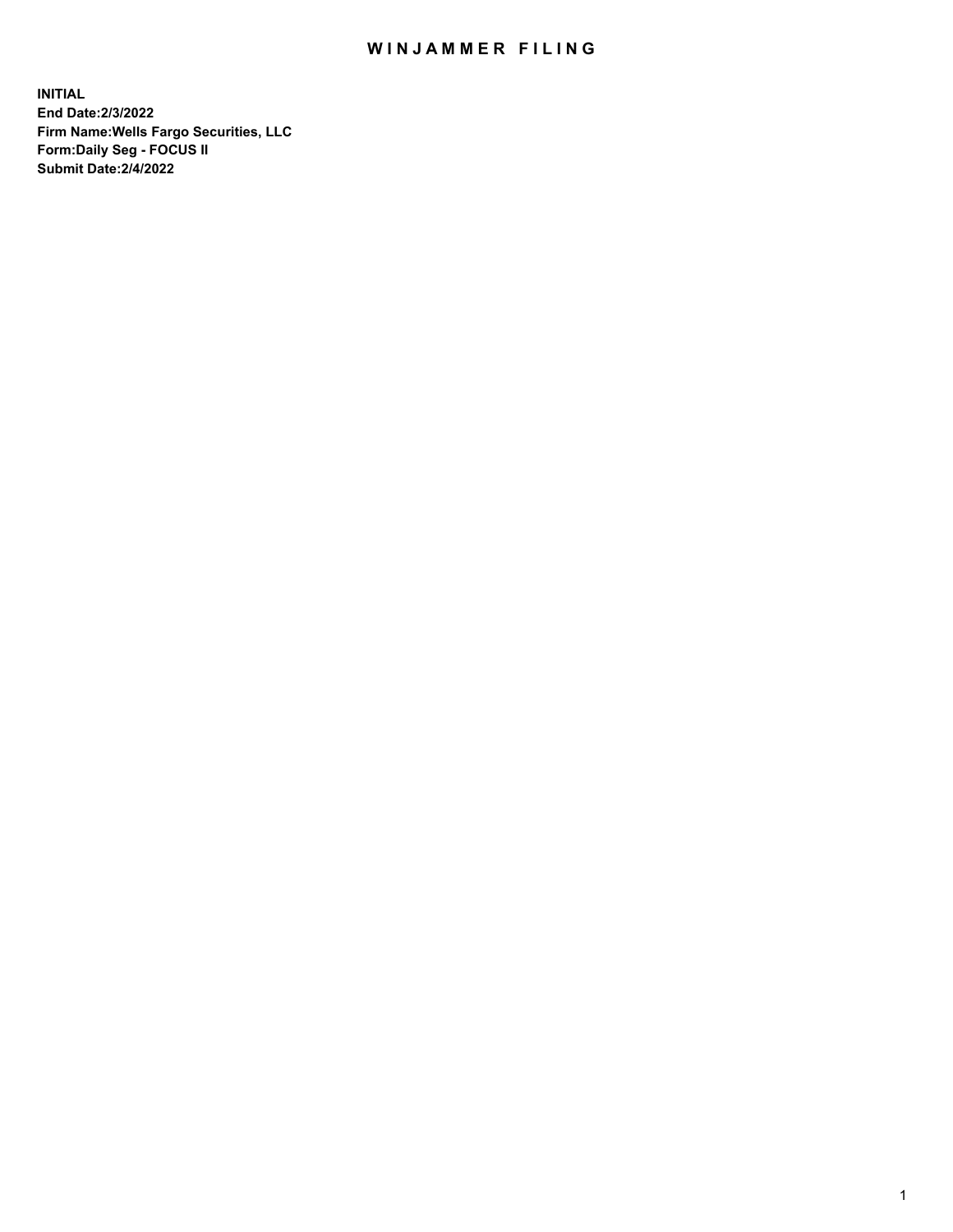**INITIAL End Date:2/3/2022 Firm Name:Wells Fargo Securities, LLC Form:Daily Seg - FOCUS II Submit Date:2/4/2022 Daily Segregation - Cover Page**

| Name of Company                                                                                                                                                                                                                                                                                                                | <b>Wells Fargo Securities LLC</b>              |
|--------------------------------------------------------------------------------------------------------------------------------------------------------------------------------------------------------------------------------------------------------------------------------------------------------------------------------|------------------------------------------------|
| <b>Contact Name</b>                                                                                                                                                                                                                                                                                                            | <b>James Gnall</b>                             |
| <b>Contact Phone Number</b>                                                                                                                                                                                                                                                                                                    | 917-699-6822                                   |
| <b>Contact Email Address</b>                                                                                                                                                                                                                                                                                                   | james.w.gnall@wellsfargo.com                   |
| FCM's Customer Segregated Funds Residual Interest Target (choose one):<br>a. Minimum dollar amount: ; or<br>b. Minimum percentage of customer segregated funds required:% ; or<br>c. Dollar amount range between: and; or                                                                                                      | 115,000,000<br><u>0</u><br>00                  |
| d. Percentage range of customer segregated funds required between:% and%.                                                                                                                                                                                                                                                      | 00                                             |
| FCM's Customer Secured Amount Funds Residual Interest Target (choose one):<br>a. Minimum dollar amount: ; or<br>b. Minimum percentage of customer secured funds required:%; or<br>c. Dollar amount range between: and; or<br>d. Percentage range of customer secured funds required between: % and %.                          | 30,000,000<br><u>0</u><br>00<br>0 <sub>0</sub> |
| FCM's Cleared Swaps Customer Collateral Residual Interest Target (choose one):<br>a. Minimum dollar amount: ; or<br>b. Minimum percentage of cleared swaps customer collateral required:% ; or<br>c. Dollar amount range between: and; or<br>d. Percentage range of cleared swaps customer collateral required between:% and%. | 340,000,000<br><u>0</u><br><u>00</u><br>00     |

Attach supporting documents CH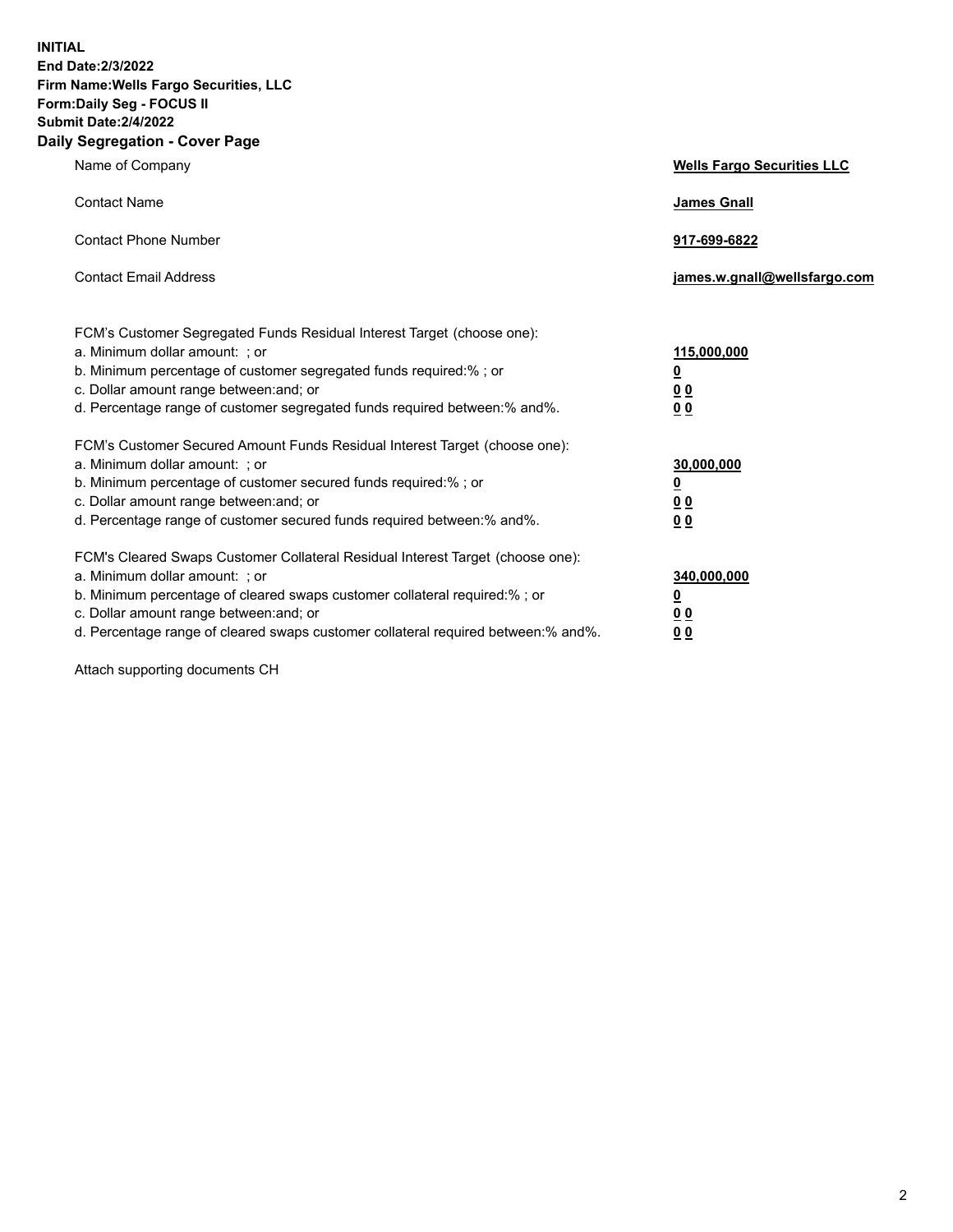**INITIAL End Date:2/3/2022 Firm Name:Wells Fargo Securities, LLC Form:Daily Seg - FOCUS II Submit Date:2/4/2022 Daily Segregation - Secured Amounts** Foreign Futures and Foreign Options Secured Amounts Amount required to be set aside pursuant to law, rule or regulation of a foreign government or a rule of a self-regulatory organization authorized thereunder **0** [7305] 1. Net ledger balance - Foreign Futures and Foreign Option Trading - All Customers A. Cash **337,286,811** [7315] B. Securities (at market) **184,241,009** [7317] 2. Net unrealized profit (loss) in open futures contracts traded on a foreign board of trade **-133,295,305** [7325] 3. Exchange traded options a. Market value of open option contracts purchased on a foreign board of trade **3,173** [7335] b. Market value of open contracts granted (sold) on a foreign board of trade **0** [7337] 4. Net equity (deficit) (add lines 1. 2. and 3.) **388,235,688** [7345] 5. Account liquidating to a deficit and account with a debit balances - gross amount **64,049,733** [7351] Less: amount offset by customer owned securities **-62,405,948** [7352] **1,643,785** [7354] 6. Amount required to be set aside as the secured amount - Net Liquidating Equity Method (add lines 4 and 5) **389,879,473** [7355] 7. Greater of amount required to be set aside pursuant to foreign jurisdiction (above) or line 6. **389,879,473** [7360] FUNDS DEPOSITED IN SEPARATE REGULATION 30.7 ACCOUNTS 1. Cash in banks A. Banks located in the United States **98,144,988** [7500] B. Other banks qualified under Regulation 30.7 **3,903,840** [7520] **102,048,828** [7530] 2. Securities A. In safekeeping with banks located in the United States **136,960,061** [7540] B. In safekeeping with other banks qualified under Regulation 30.7 **0** [7560] **136,960,061** [7570] 3. Equities with registered futures commission merchants A. Cash **15,990,568** [7580] B. Securities **47,280,947** [7590] C. Unrealized gain (loss) on open futures contracts **13,105,427** [7600] D. Value of long option contracts **3,173** [7610] E. Value of short option contracts **0** [7615] **76,380,115** [7620] 4. Amounts held by clearing organizations of foreign boards of trade A. Cash **0** [7640] B. Securities **0** [7650] C. Amount due to (from) clearing organization - daily variation **0** [7660] D. Value of long option contracts **0** [7670] E. Value of short option contracts **0** [7675] **0** [7680] 5. Amounts held by members of foreign boards of trade A. Cash **156,453,931** [7700] B. Securities **190,143,588** [7710] C. Unrealized gain (loss) on open futures contracts **-165,417,675** [7720] D. Value of long option contracts **0** [7730] E. Value of short option contracts **0** [7735] **181,179,844** [7740] 6. Amounts with other depositories designated by a foreign board of trade **0** [7760] 7. Segregated funds on hand **0** [7765] 8. Total funds in separate section 30.7 accounts **496,568,848** [7770] 9. Excess (deficiency) Set Aside for Secured Amount (subtract line 7 Secured Statement Page 1 from Line 8) **106,689,375** [7380] 10. Management Target Amount for Excess funds in separate section 30.7 accounts **30,000,000** [7780] 11. Excess (deficiency) funds in separate 30.7 accounts over (under) Management Target **76,689,375** [7785]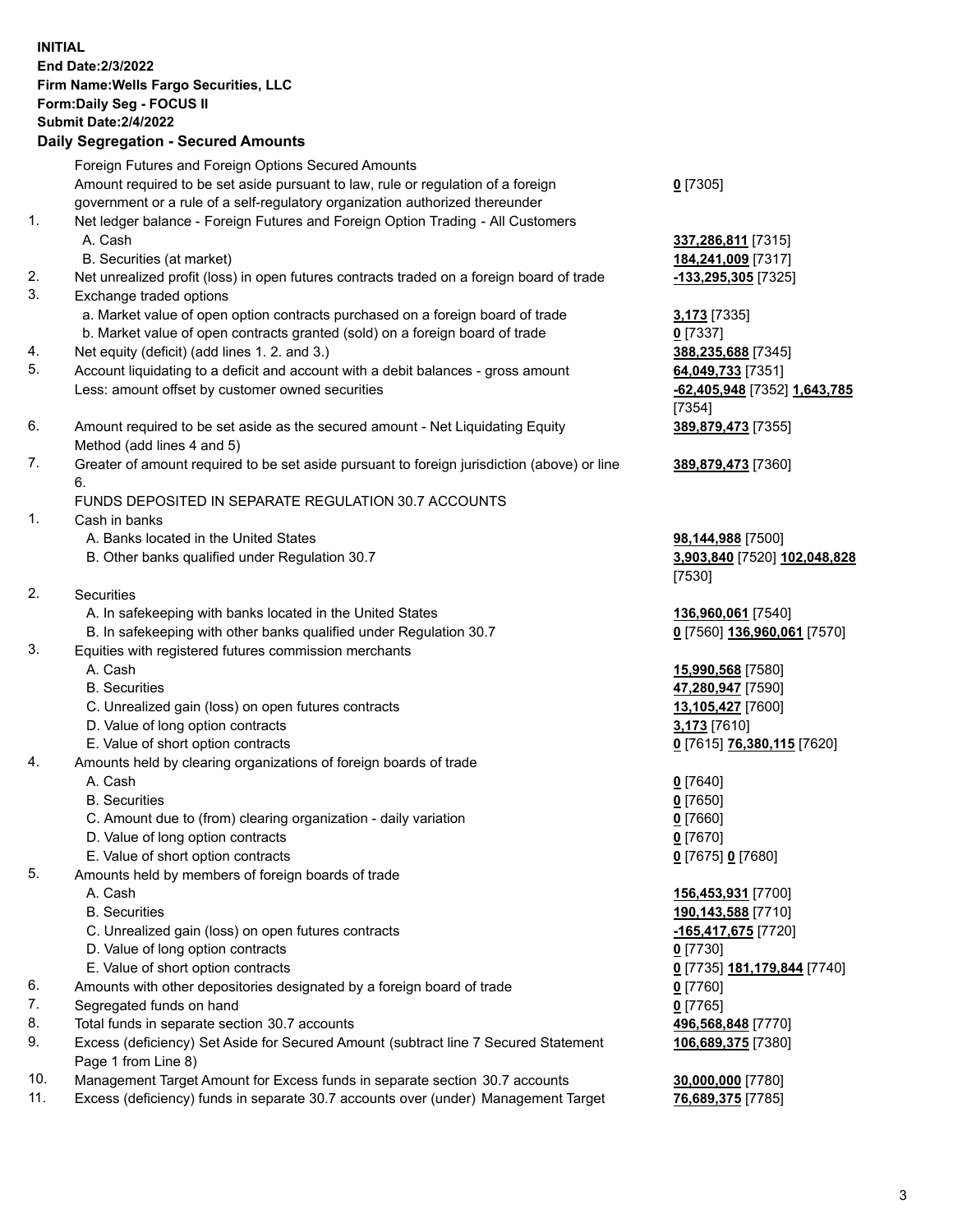|          | <b>INITIAL</b><br>End Date: 2/3/2022<br>Firm Name: Wells Fargo Securities, LLC<br>Form: Daily Seg - FOCUS II<br><b>Submit Date: 2/4/2022</b><br>Daily Segregation - Segregation Statement                                                                             |                                                                                  |
|----------|-----------------------------------------------------------------------------------------------------------------------------------------------------------------------------------------------------------------------------------------------------------------------|----------------------------------------------------------------------------------|
|          | SEGREGATION REQUIREMENTS(Section 4d(2) of the CEAct)                                                                                                                                                                                                                  |                                                                                  |
| 1.       | Net ledger balance<br>A. Cash<br>B. Securities (at market)                                                                                                                                                                                                            | 3,663,160,448 [7010]<br>1,945,644,670 [7020]                                     |
| 2.       | Net unrealized profit (loss) in open futures contracts traded on a contract market                                                                                                                                                                                    | 291,957,194 [7030]                                                               |
| 3.       | Exchange traded options<br>A. Add market value of open option contracts purchased on a contract market<br>B. Deduct market value of open option contracts granted (sold) on a contract market                                                                         | 1,871,670,368 [7032]<br>-1,715,856,571 [7033]                                    |
| 4.       | Net equity (deficit) (add lines 1, 2 and 3)                                                                                                                                                                                                                           | 6,056,576,109 [7040]                                                             |
| 5.<br>6. | Accounts liquidating to a deficit and accounts with<br>debit balances - gross amount<br>Less: amount offset by customer securities<br>Amount required to be segregated (add lines 4 and 5)                                                                            | 168,150,381 [7045]<br>-167,890,276 [7047] 260,105 [7050]<br>6,056,836,214 [7060] |
|          | FUNDS IN SEGREGATED ACCOUNTS                                                                                                                                                                                                                                          |                                                                                  |
| 7.       | Deposited in segregated funds bank accounts<br>A. Cash<br>B. Securities representing investments of customers' funds (at market)<br>C. Securities held for particular customers or option customers in lieu of cash (at<br>market)                                    | 187,359,126 [7070]<br>635,458,060 [7080]<br>105,107,316 [7090]                   |
| 8.       | Margins on deposit with derivatives clearing organizations of contract markets<br>A. Cash<br>B. Securities representing investments of customers' funds (at market)<br>C. Securities held for particular customers or option customers in lieu of cash (at<br>market) | 3,646,699,890 [7100]<br>124,454,884 [7110]<br>1,840,537,354 [7120]               |
| 9.       | Net settlement from (to) derivatives clearing organizations of contract markets                                                                                                                                                                                       | 115,011,165 [7130]                                                               |
| 10.      | Exchange traded options<br>A. Value of open long option contracts<br>B. Value of open short option contracts                                                                                                                                                          | 1,871,670,368 [7132]<br>-1,715,856,571 [7133]                                    |
| 11.      | Net equities with other FCMs<br>A. Net liquidating equity<br>B. Securities representing investments of customers' funds (at market)<br>C. Securities held for particular customers or option customers in lieu of cash (at<br>market)                                 | $0$ [7140]<br>$0$ [7160]<br>$0$ [7170]                                           |
| 12.      | Segregated funds on hand                                                                                                                                                                                                                                              | $0$ [7150]                                                                       |
| 13.      | Total amount in segregation (add lines 7 through 12)                                                                                                                                                                                                                  | 6,810,441,592 [7180]                                                             |
| 14.      | Excess (deficiency) funds in segregation (subtract line 6 from line 13)                                                                                                                                                                                               | 753,605,378 [7190]                                                               |
| 15.      | Management Target Amount for Excess funds in segregation                                                                                                                                                                                                              | 115,000,000 [7194]                                                               |
| 16.      | Excess (deficiency) funds in segregation over (under) Management Target Amount<br><b>Excess</b>                                                                                                                                                                       | 638,605,378 [7198]                                                               |